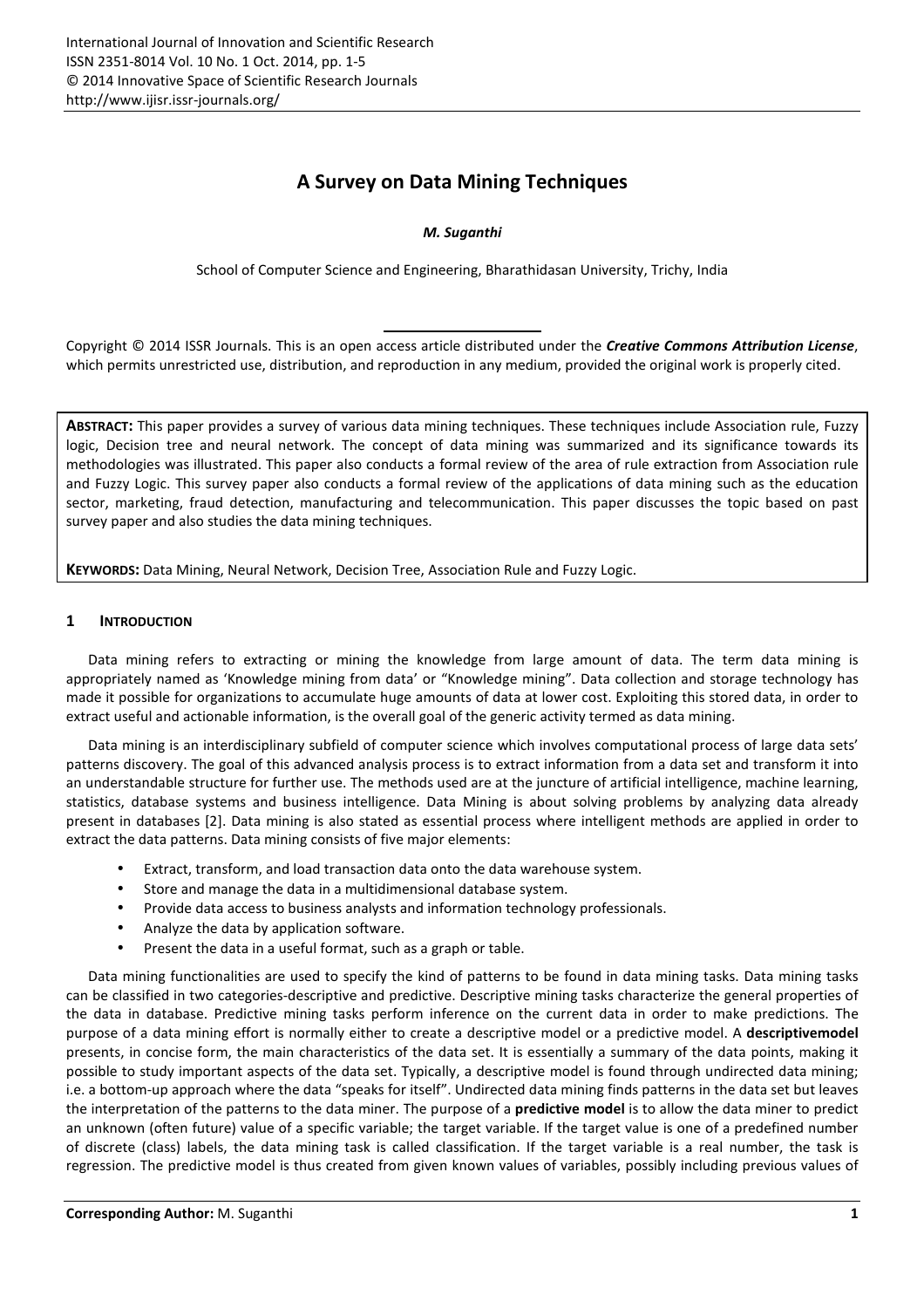the target variable. The training data consists of pairs of measurements, each consisting of an input vector x (i) with a corresponding target value y(i). The predictive model is an estimation of the function  $y=f(x; q)$  able to predict a value y, given an input vector of measured values x and a set of estimated parameters q for the model f. The process of finding the best q values is the core of the data mining technique [3].

At the core of the data mining process is the use of a data mining technique. Some data mining techniques directly obtain the information by performing a descriptive partitioning of the data. More often, however, data mining techniques utilize stored data in order to build predictive models. From a general perspective, there is strong agreement among both researchers and executives about the criteria that all data mining techniques must meet. Most importantly, the techniques should have high performance. This criterion is, for predictive modeling, understood to mean that the technique should produce models that will generalize well, i.e. models having high accuracy when performing predictions based on novel data.

Classification and prediction are two forms of data analysis that can be used to extract models describing the important data classes or to predict the future data trends. Such analysis can help to provide us with a better understanding of the data at large. The classification predicts categorical (discrete, unordered) labels, prediction model, and continuous valued function.

## **2 METHODOLOGIES OF DATA MINING**

### **2.1 ARTIFICIAL NEURAL NETWORK**

Neural Network or an artificial neural network is a biological system that detects patterns and makes predictions. The greatest breakthroughs in neural network in recent years are in their application to real world problems like customer response prediction, fraud detection etc. Data mining techniques such as neural networks are able to model the relationships that exist in data collections and can therefore be used for increasing business intelligence across a variety of business applications [4]. This powerful predictive modeling technique creates very complex models that are really difficult to understand by even experts. Neural Networks are used in a variety of applications. It is shown in fig.1. Artificial neural network have become a powerful tool in tasks like pattern recognition, decision problem or predication applications. It is one of the newest signals processing technology. ANN is an adaptive, nonlinearsystem that learns to perform a function from data and that adaptive phase is normally training phase where system parameter is change during operations. After the training is complete the parameter are fixed. If there are lots of data and problem is poorly understandable then using ANN model is accurate, the nonlinear characteristics of ANN provide it lots of flexibility to achieve input output map. Artificial Neural Networks, provide user the capabilities to select the network topology, performance parameter, learning rule and stopping criteria.



*Fig.1. Neural Network with hidden layers* 

## **2.2 DECISION TREES**

A decision tree is a flow chart like structure where each node denotes a test on an attribute value, each branch represents an outcome of the test and tree leaves represent classes or class distribution. A decision tree is a predictive model most often used for classification. Decision trees partition the input space into cells where each cell belongs to one class. The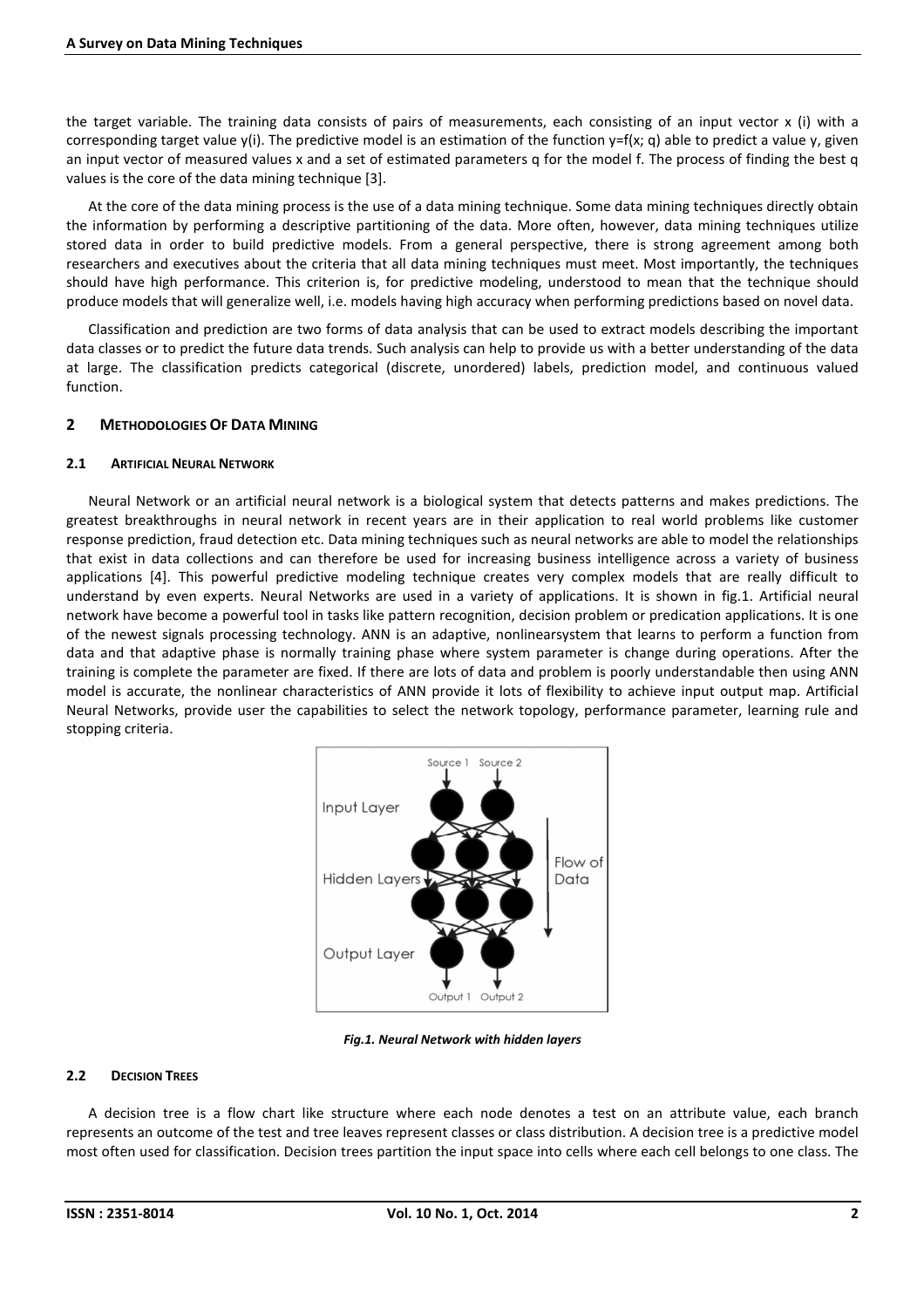partitioning is represented as a sequence of tests. Each interior node in the decision tree tests the value of some input variable, and the branches from the node are labelled with the possible results of the test. The leaf nodes represent the cells and specify the class to return if that leaf node is reached. The classification of a specific input instance is thus performed by starting at the root node and, depending on the results of the tests, following the appropriate branches until a leaf node is reached [5].Decision tree is represented in figure 2.



*Fig.2. Decision tree* 

Decision tree is a predictive model that can be viewed as a tree where each branch of the tree is a classification question and leaves represent the partition of the data set with their classification. The author defines a Decision Tree as a schematic tree-shaped diagram used to determine a course of action or show a statistical probability [6]. Decision trees can be viewed from the business perspective as creating a segmentation of the original data set. Thus marketing managers make use of segmentation of customers, products and sales region for predictive study. These predictive segments derived from the decision tree also come with a description of the characteristics that define the predictive segment. Because of their tree structure and skill to easily generate rules the method is a favored technique for building understandable models.

#### **2.3 ASSOCIATION RULE**

Association rule discovery from large databases is one of the tedious tasks in data mining. Association rule mining has a wide range of applicability such as market basket analysis, suspicious e-mail detection, library management and many areas. The conventional algorithm of association rules discovery proceeds in two steps. All frequent item sets are found in the first step. The frequent item set is the item set that is included in at least minimum support transactions. The association rules with the confidence at least minimum confident are generated in the second step. Apriori algorithm uses transaction data set and uses a user interested support and confidence value and produce the association rule set. These association rule sets are discrete and continue therefore weak rule set are required to prune [7].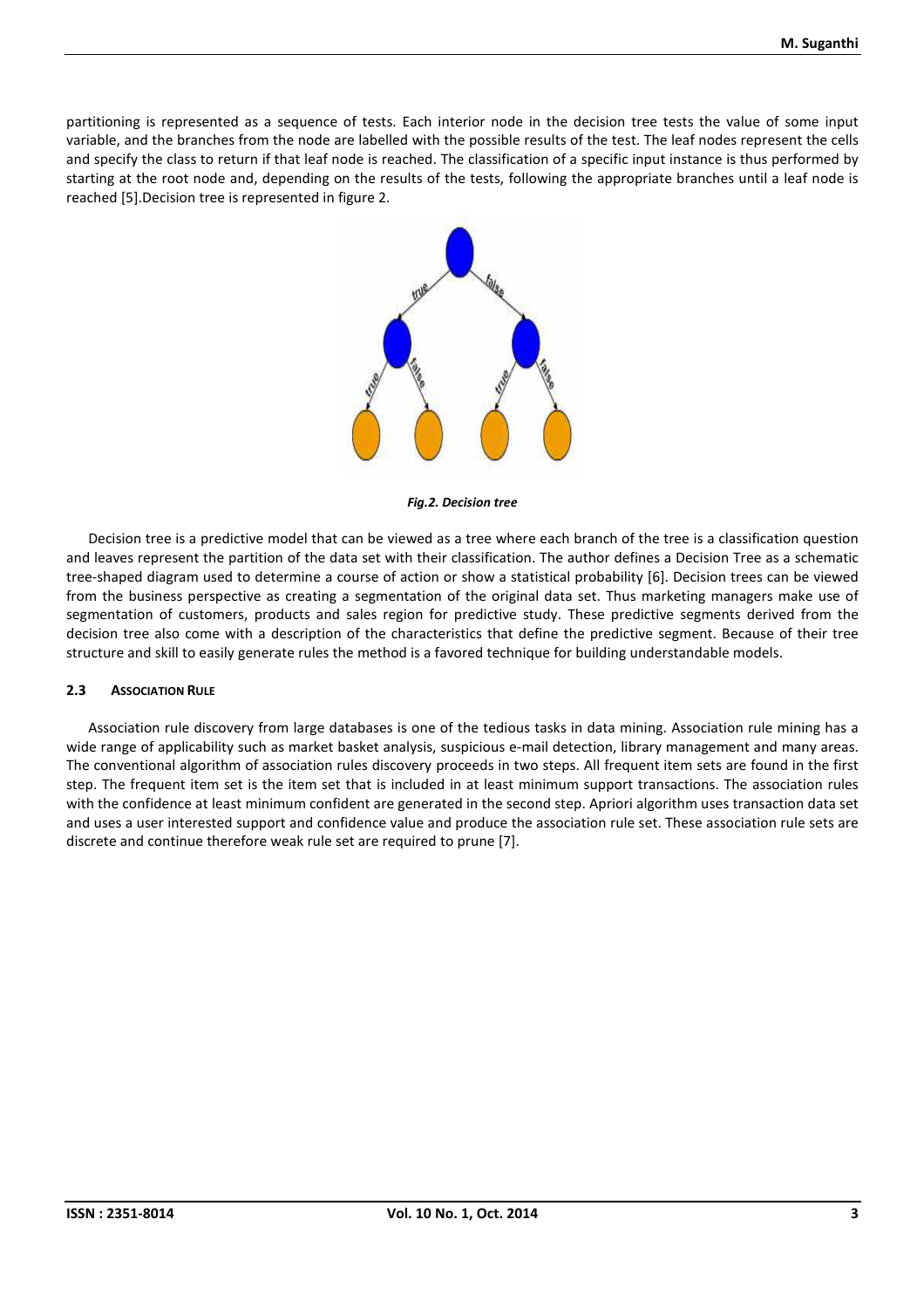

*Fig.3. Market Based Analysis* 

A broadly-used example of association rule mining is market basket analysis. In Market Basket Databases consist of a large no. of records and in each record all items bought by a customer on a single purchase transaction are listed. Managers would be paying attention to know that which groups of items are constantly purchased together. This data is used by them to adjust store layouts (placing items optimally with respect to each other), to cross-sell, to promotions, to catalog design and to identify customer segments based on buying patterns [5]. For example, suppose a shop database has 200,000 point-ofsale transactions, out of which 4,0000 include both items A and B and 1600 of these include item C, the association rule "If A and B are purchased then C is purchased on the same trip" has a support of 1600 transactions (alternatively  $0.8%$  = 1600/200,000) and a confidence of 4% (=1600/4,0000). The probability of a randomly selected transaction from the database will contain all items in the antecedent and the consequent is known as support, whereas the conditional probability of a randomly selected transaction will include all the items in the consequent given that the transaction includes all the items in the antecedent is known as confidence. Now a day's products are coming with bar codes. A large amount of sales data is produced by the software supporting these barcode based purchasing/ordering system which is typically captured in "baskets". Commercial organizations are interested in discovering "association rules" that identify patterns of purchases, such that the presence of one item in a basket will imply the presence of one or more additional items. This "market basket analysis" result can be used to suggest combinations of products for special promotions or sales[8]. Market Based Analysis shown in figure 3.

#### **2.4 FUZZY LOGIC**

Fuzzy set theory is an extension of conventional set theory that deals with the concept of partial truth. Fuzzy logic aims to model the vagueness and ambiguity in complex systems. In many image processing applications, expert knowledge must be used for applications such as object recognition and scene analysis. Fuzzy set theory and fuzzy logic provide powerful tools to represent and process human knowledge in the form of fuzzy IF-THEN rules[9].



*Fig 4 Fuzzy Logic- IF-Then*